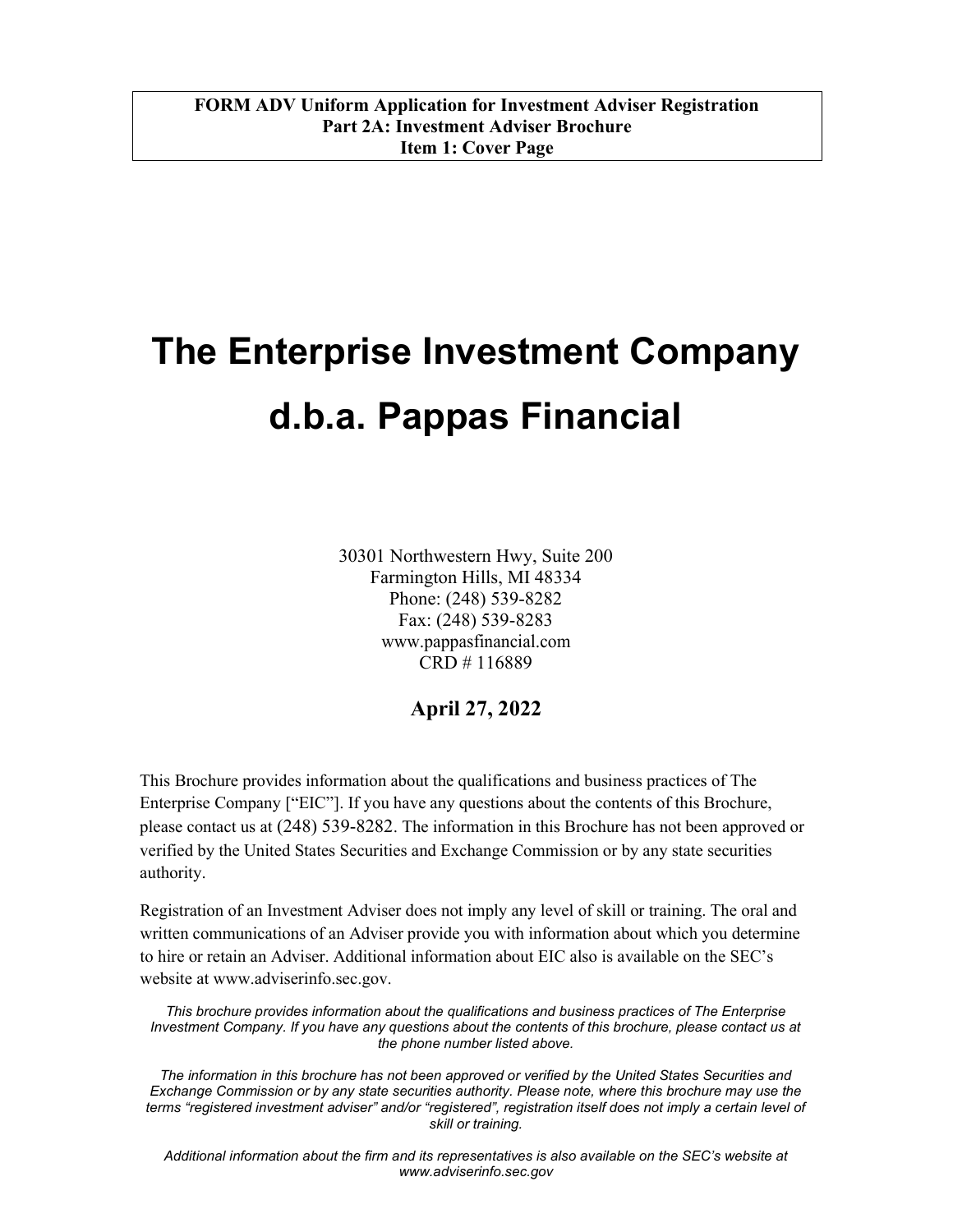# Item 2: Material Changes

The information contained in this section relates only to material changes that have occurred since the last update. We define a material change as any change that an average client would consider important to know prior to making an investment decision.

Their were no material changes since our last annual update on April 27, 2021 with regard to our services or business operations.

We will ensure that you receive a summary of any material changes to this and subsequent Brochures within 120 days of the close of our business' fiscal year end. Furthermore, we will provide you with other interim disclosures about material changes as necessary or required by regulation.

To obtain a full copy of our Firm Disclosure Brochure and/or Brochure Supplements (information regarding each of our financial advisors), our Code of Ethics, or our Privacy Policy, please visit our website, e-mail us, telephone us or mail your request to the address listed below.

The Enterprise Investment Company Attn: Chief Compliance Officer Main Address: 30301 Northwestern Hwy, Suite 200 Farmington Hills, MI 48334 Phone: (248) 539-8282 Fax: (248) 539-8283 Web address: www.pappasfinancial.com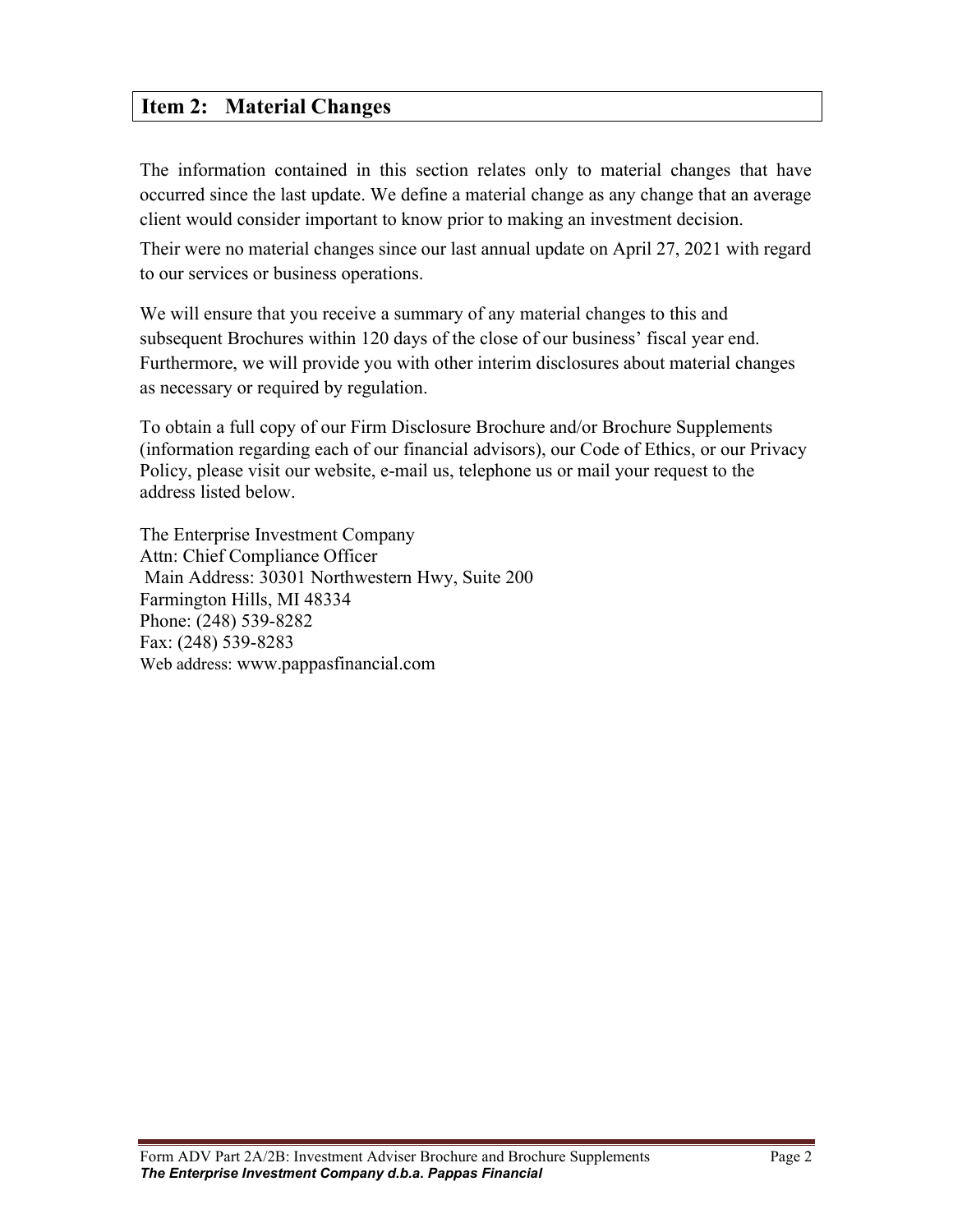# Item 3: Table of Contents

 $\overline{L}$ 

#### Topic Page #

| Item 1:        |                                                                   |
|----------------|-------------------------------------------------------------------|
| Item 2:        |                                                                   |
| Item 3:        |                                                                   |
| Item 4:        |                                                                   |
| Item $5:$      |                                                                   |
| <b>Item 6:</b> |                                                                   |
| <b>Item 7:</b> |                                                                   |
| <b>Item 8:</b> |                                                                   |
| Item 9:        |                                                                   |
| Item 10:       |                                                                   |
| Item 11:       | Code of Ethics, Participation or Interest in Client Transactions, |
|                |                                                                   |
| Item $12$ :    |                                                                   |
| Item $13:$     |                                                                   |
| Item 14:       |                                                                   |
| Item 15:       |                                                                   |
| Item 16:       |                                                                   |
| Item $17$ :    |                                                                   |
| Item 18:       |                                                                   |
|                |                                                                   |
|                |                                                                   |
|                |                                                                   |
|                |                                                                   |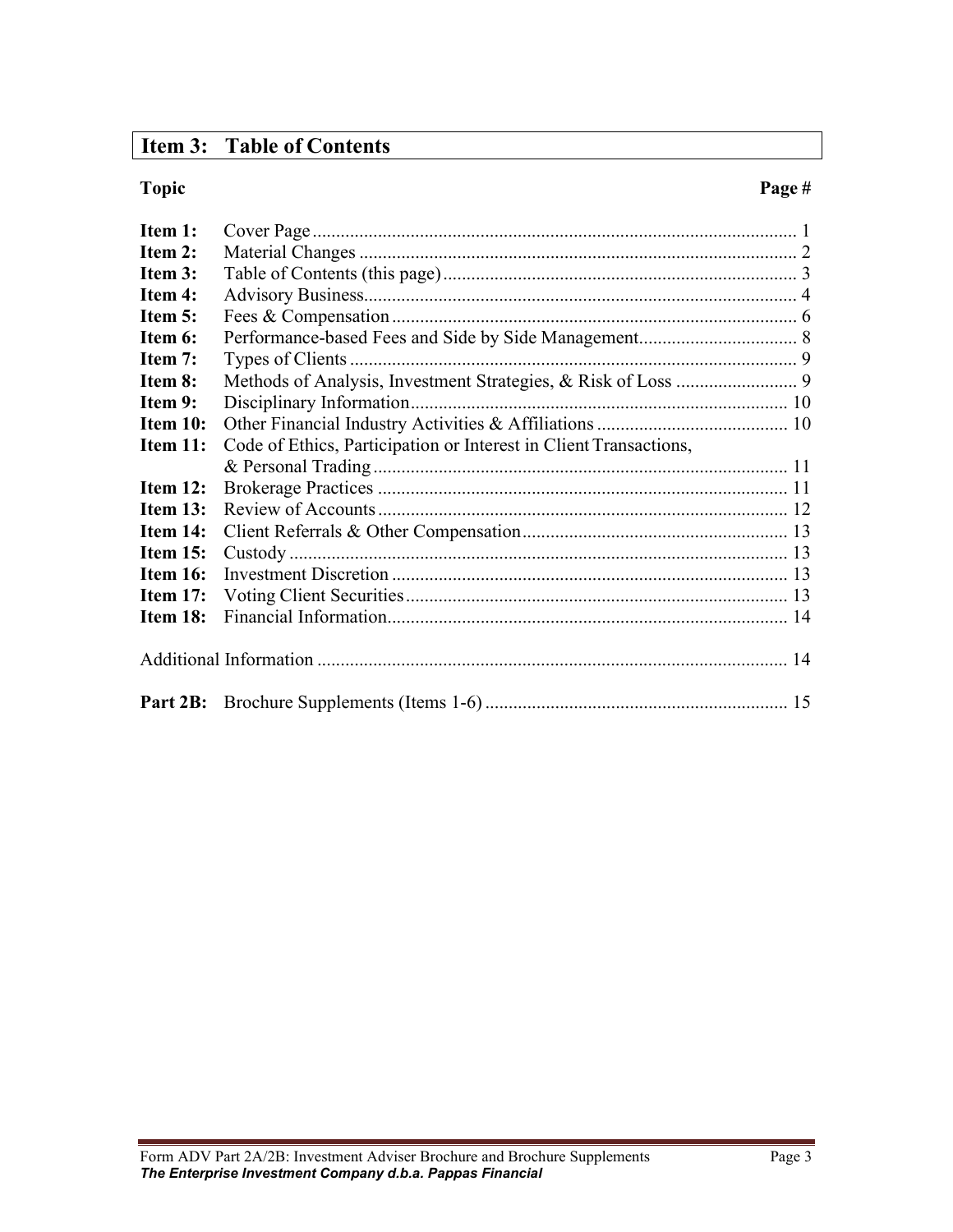# Item 4: Advisory Business

 $\overline{L}$ 

Established in 1985 by firm owner Norman Arthur Pappas, the Enterprise Investment Company ("EIC"), primarily recommends and refers clients to unaffiliated advisers (i.e. "sub-advisers") or provides discretionary and non-discretionary portfolio management. EIC is currently registered with the SEC as registered investment adviser and conducted business under the d.b.a. Pappas Financial. Our principal office is located in Farmington Hills, Michigan.

EIC also refers appropriately qualified clients to one or more limited partnerships (i.e. hedge funds) and provides financial planning services to some clients. Certain investment offerings may be offered to advisory clients through EIC's FINRA registered brokerdealer affiliate; The Enterprise Securities Company (CRD# 26598).

## Selection of Other Advisers:

EIC recommends and refers clients to unaffiliated sub-advisers for professional investment management services. Through this arrangement, the client enters into an advisory agreement with the selected sub-adviser wherein the sub-adviser will then assist and advise the client in establishing investment objectives and implementing a proper investment strategy to meet those objectives.

This process is facilitated by identifying appropriate investments and monitoring such investments on an ongoing basis. In consideration for the sub-adviser's services, said subadviser will receive a management fee ("fee"), which is billed quarterly in arrears or in advance depending on the selected adviser's fee arrangements. Such fees are typically based on the value of assets under management as of the last day of the calendar quarter.

The client, prior to entering into an agreement with a sub-adviser selected by EIC, will be provided with that sub-advisers Form ADV Part 2A disclosure brochure. In addition, EIC and the client will agree in writing that the client's account will be managed by that selected sub-adviser.

# Discretionary and Non-Discretionary Portfolio Management:

EIC offer certain clients either discretionary or non-discretionary portfolio management using different investment strategies depending on the client's age, financial circumstances, risk tolerance, and investment objectives. After an initial meeting, during which a client provides general suitability information, EIC will select an appropriate investment strategy for discretionary accounts. For non-discretionary accounts, the client will generally select the strategy of a third-party money manager introduced by EIC. Accounts may be maintained in custody at either SEI Private Trust Company or Fidelity Investments. However, a third-party adviser or the client may choose to maintain the account at an alternative custodian which must be listed in the Advisory Agreement.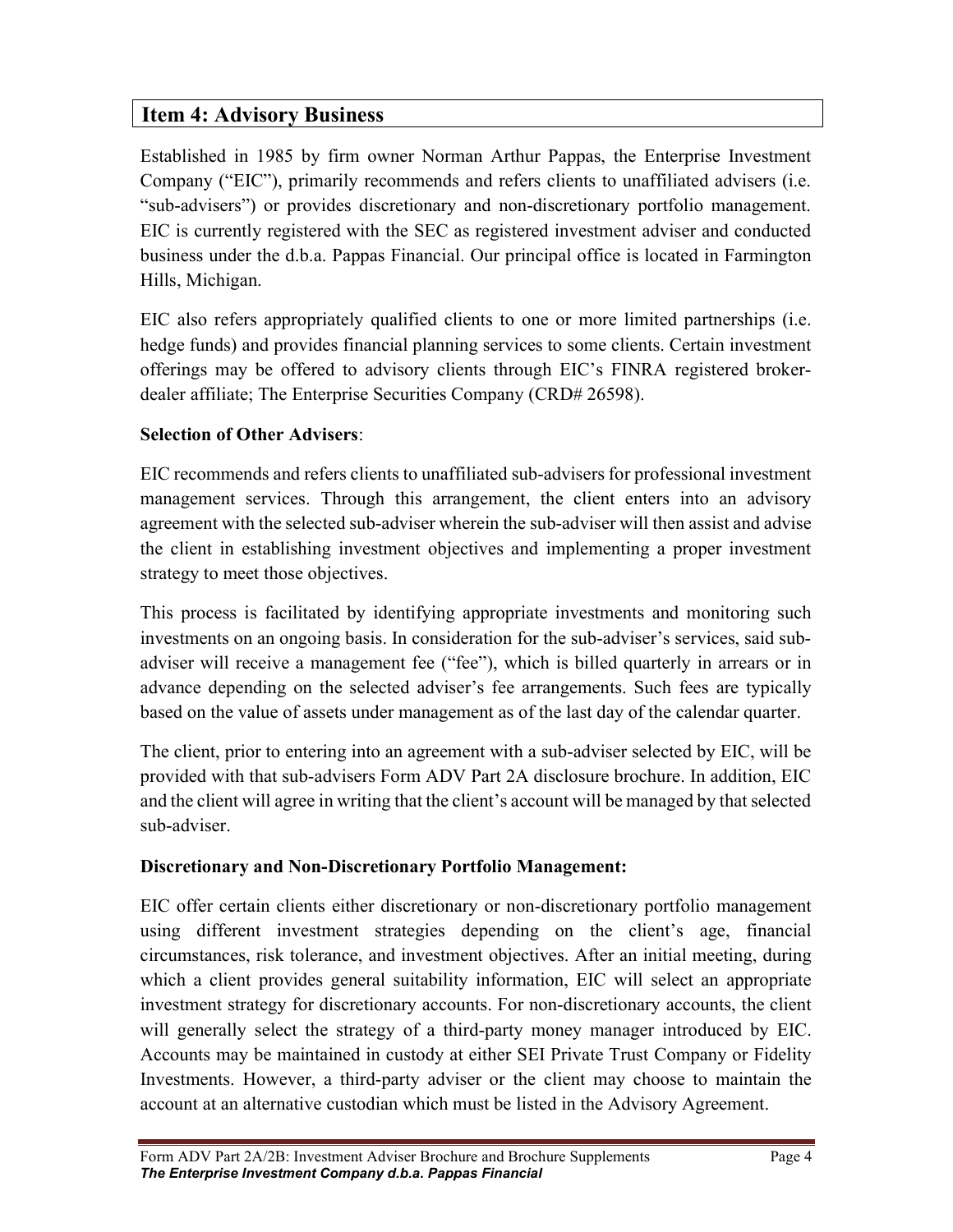EIC manages several different dynamic portfolio strategies on a discretionary basis with varying asset allocations. For example, each strategy stance (whether enhanced, conservative, or moderate) has both a defensive and growth-oriented structure that is intended to be more flexible than traditional buy and hold strategies. The asset allocation will generally differ in percentages of stock, bonds, cash and other investments for each strategy stance.

The asset class structures, and portfolio components of the strategies will typically have periodic changes over time. During periods of economic prosperity investors can expect each strategy to be positioned for more growth. On the other hand, during periods of economic contraction investors can expect each strategy to be positioned for less volatility and better principal protection.

### Referral to Limited Partnership/Hedge Funds:

EIC may refer appropriately qualified clients to one or more limited partnership and/or similar structured investment offerings (hedge funds, private equity, oil & gas/petroleum, etc.). Prior to the referral or recommendation, EIC will perform an initial client review in order to ensure that the client meets the appropriate investment guidelines for such an investment. Certain offerings may be provided in tandem with EIC's broker-dealer affiliate. Please see Item 11 of this brochure for further discussion related to this issue.

#### Financial Planning:

In addition to the aforementioned services, EIC provides financial planning services to some of its clients. The firm's financial planning services may include recommendations for portfolio customization based on the client's investment objectives, goals, and financial situation. Financial planning services may also include recommending investment strategies as well as tailoring investment advice provided by others.

EIC will also help clients evaluate their financial objectives by taking into consideration their current position, financial independence, retirement needs, disability income, and life expectancy. EIC will then assist clients in formulating a personalized investment strategy.

The personalized investment strategy includes:

- Financial goals: accumulation, net income equity, safety, and potential for appreciation.
- Types of investments: mutual funds or limited partnerships (i.e. "hedge funds")
- Investment strategies: measure the ability of continuous cash flow, risk reward ratios, liquidity, diversification, potential for appreciation and maturity.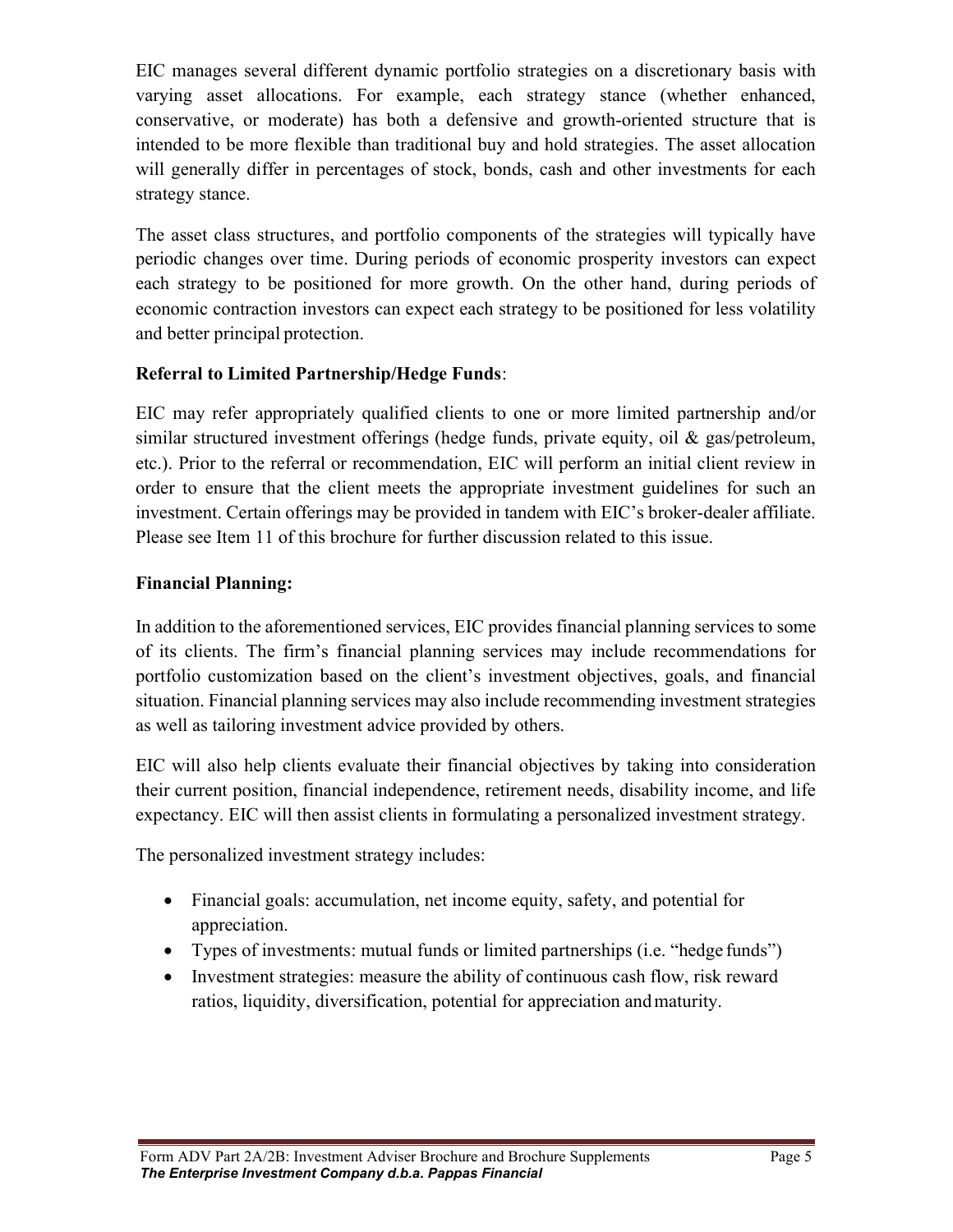### PENSION CONSULTING SERVICES

We also provide several advisory services separately or in combination. While the primary clients for these services will be pension, profit sharing and  $401(k)$  plans, we offer these services, where appropriate, to individuals and trusts, estates and charitable organizations. Pension Consulting Services are comprised of four distinct services. Clients may choose to use any or all these services.

#### Investment Policy Statement Preparation (hereinafter referred to as ''IPS''):

We will meet with the client (in person or over the telephone) to determine an appropriate investment strategy that reflects the plan sponsor's stated investment objectives for management of the overall plan. Our firm then prepares a written IPS detailing those needs and goals, including an encompassing policy under which these goals are to be achieved. The IPS also lists the criteria for selection of investment vehicles as well as the procedures and timing interval for monitoring of investment performance.

#### Selection of Investment Vehicles:

We assist plan sponsors in constructing appropriate asset allocation models. We will then review various mutual funds (both index and managed) to determine which investments are appropriate to implement the client's IPS. The number of investments to be recommended will be determined by the client, based on the IPS.

#### Monitoring of Investment Performance:

We monitor client investments continually, based on the procedures and timing intervals delineated in the Investment Policy Statement. Although our firm is not involved in any way in the purchase or sale of these investments, we supervise the client's portfolio and will make recommendations to the client as market factors and the client's needs dictate.

#### Assets Under Management:

As of April 1, 2022, EIC managed \$ 225,313,541 on a discretionary basis across 781 accounts. In addition, EIC managed \$ 80,045,212 on a non-discretionary basis across 139 accounts.

### Item 5: Fees and Compensation

Depending upon the sub-adviser selected, fees are charged quarterly in arrears or in advance. The sub-adviser's fee schedule remains separate from those fees charged by EIC and is typically based on the value of assets under management as of the last day of the calendar quarter.

Investment management fees will generally be automatically debited from client accounts on a quarterly basis by the sub-adviser's qualified custodian of record. The custodian maintains possession of client assets in accordance with the client authorization in the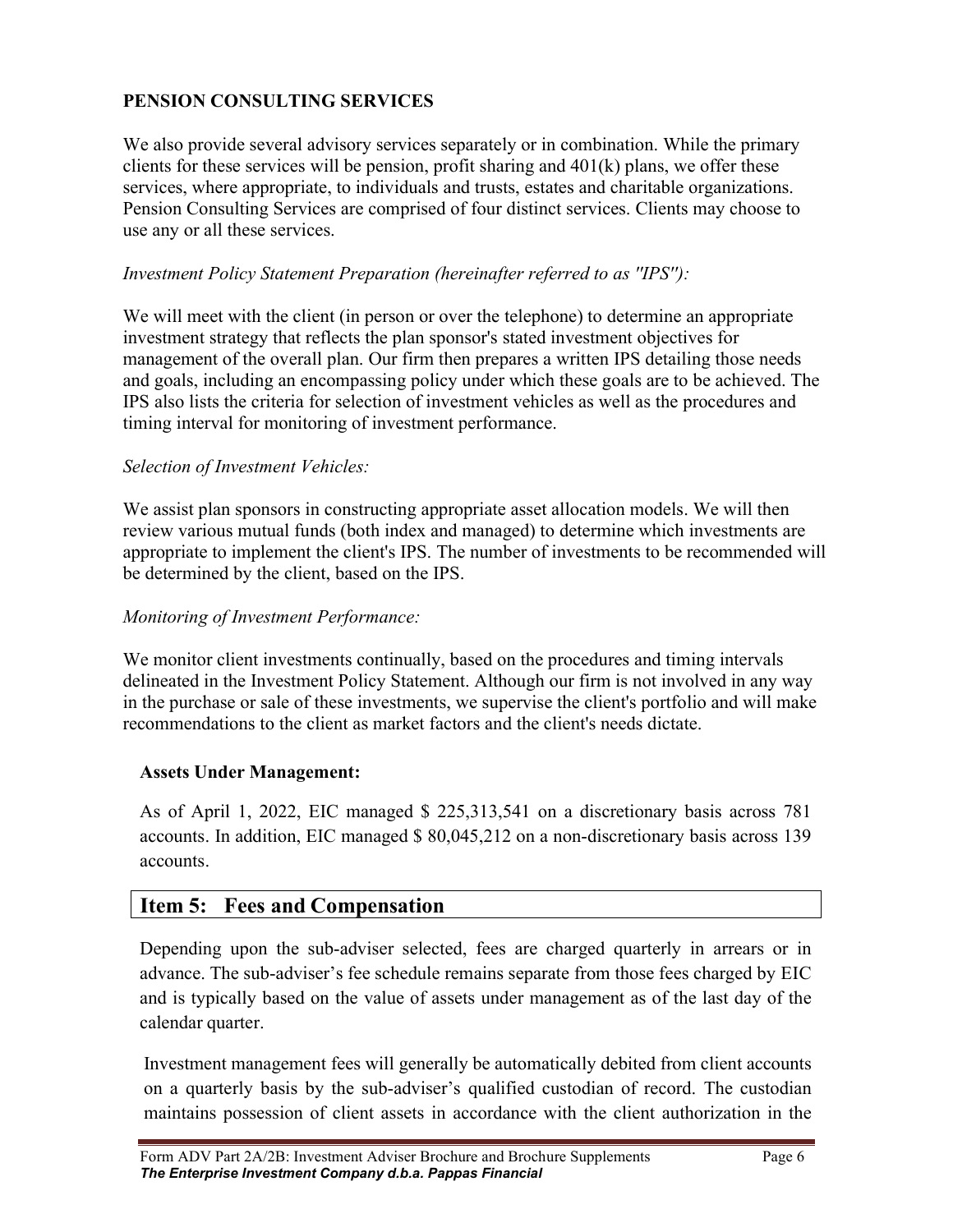Advisory Agreement ("Agreement"). Clients are strongly encouraged to review all disclosure materials provided at the beginning of any client/firm relationship. Questions regarding same may be directed to EIC or the selected sub-adviser.

EIC will receive a portion of this fee for the solicitation and referral of the client to the subadviser, for assisting the client in completing their client questionnaire and account opening paperwork, and for assisting in the development of the initial policy recommendations and managing the ongoing client relationship.

When EIC is actively managing a selected portfolio for a client, fees are charged quarterly in arrears or in advance in accordance with the terms of the Advisory Agreement. The fee will be charged directly to the client's account and debited by the qualified custodian.

## Fee Calculation:

| <b>Assets Under Management</b> | Percentage (fee charged) |
|--------------------------------|--------------------------|
| $$1 - $1,000,000$              | 1.25%                    |
| $$1,000,001 - $2,000,000$      | 1.10%                    |
| \$2,000,001-\$3,000,000        | 0.95%                    |
| \$3,000,001-\$5,000,000        | $.70\%$                  |
| \$5,000,001-\$10,000,000       | .50%                     |
| \$10,000,000 and above         | .25%                     |

The basic fee schedule for EIC is as follows:

EIC's fee is calculated as described above. For clients that were referred to another adviser, the fee is deducted from the client's account by the respective sub-adviser and paid to EIC. Fees are charged in arrears or in advance based upon a percentage of the total assets under management, including money market balances on the last trading day of each calendar quarter. The fee is not charged based on a share of capital gains upon or capital appreciation of the funds or any portion of the funds of an advisory client (i.e. Performance fees). For clients in which EIC manages the portfolio on a discretionary or non-discretionary basis, the fee will be charged in arrears or in advance and calculated on the average daily balance for the preceding period or, for new accounts, the average daily balance for the partial preceding period.

Fees deduction is authorized by the client in the Advisory Agreement and fees will be debited at the qualified custodian upon instruction from EIC. In any partial calendar quarter, fees are pro-rated based on the number of days in which the account is open during the quarter. All securities and their values are determined by each mutual fund company, their designee, or other third-party sources unless otherwise noted. Fee calculations are derived from these valuations.

Financial planning clients may be charged hourly fees ranging from \$50-\$350 per hour depending on project resource requirements. This includes charges for planning,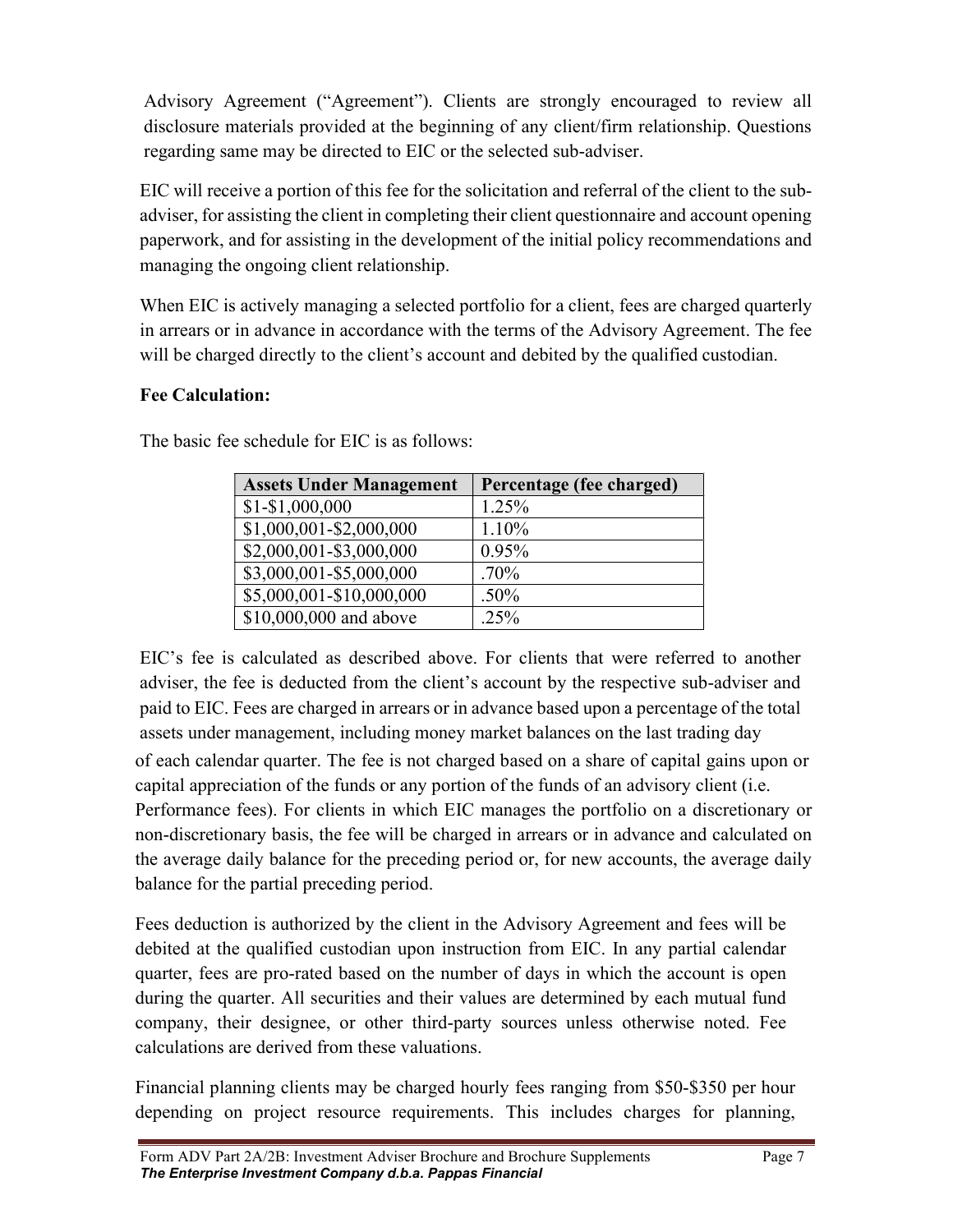specialized research, review of outside investments, as well as a total financial review. Hourly fees are invoiced monthly upon completion of the work performed.

Fees are negotiable under certain circumstances, at the sole discretion of the firm. EIC's fee is separate and distinct from the custodian and execution fees. All commissions, custody, execution fees and other related costs or expenses charged by the qualified custodian and/or executing broker-dealer (or other financial institution(s) involved with the client account) are charged separately. Such fees may include custodial fees, charges imposed directly by a mutual fund or exchange traded fund in the account, which shall be disclosed in the fund's prospectus (e.g., fund management fees and other fund expenses), deferred sales charges, odd-lot differentials, transfer taxes, wire transfer and electronic fund fees, and other fees and taxes on brokerage accounts and securities transactions. EIC does not receive any portion of these commissions, fees, and costs.

### Termination of Advisory Relationship:

The advisory agreement may be canceled at any time, by either party, for any reason upon receipt of written notice. The agreement can be terminated without penalty within five (5) days of entering into the contract. Upon termination of an account, any prepaid and/or unearned fees will be promptly refunded. Similarly, any earned and/or unpaid fees will be due and payable. Clients retain the right to terminate the advisory agreement without penalty within five business days after entering into the agreement. The agreement shall remain non-transferable unless authorized by the client in writing.

### Limited Prepayment of Fees:

 $\lfloor$ 

Under no circumstances do we require or solicit payment of fees in excess of \$1,200 more than six months in advance of services rendered.

# Item 6: Performance-Based fees and Side-by-Side Management

EIC's investment advice does not extend to the management of Private Funds. The firm's services are limited to the selection of sub-advisers, referrals to hedge funds, and financial planning. Where advisers manage Private Funds in addition to portfolio management services, the potential for a conflict of interest may exists, particularly where the firm may have an incentive to favor those accounts charged a performance fee. As EIC's advisory services do not incorporate performance fees or the offering of any additional investment services, side-by-side management does not apply to those services rendered by EIC.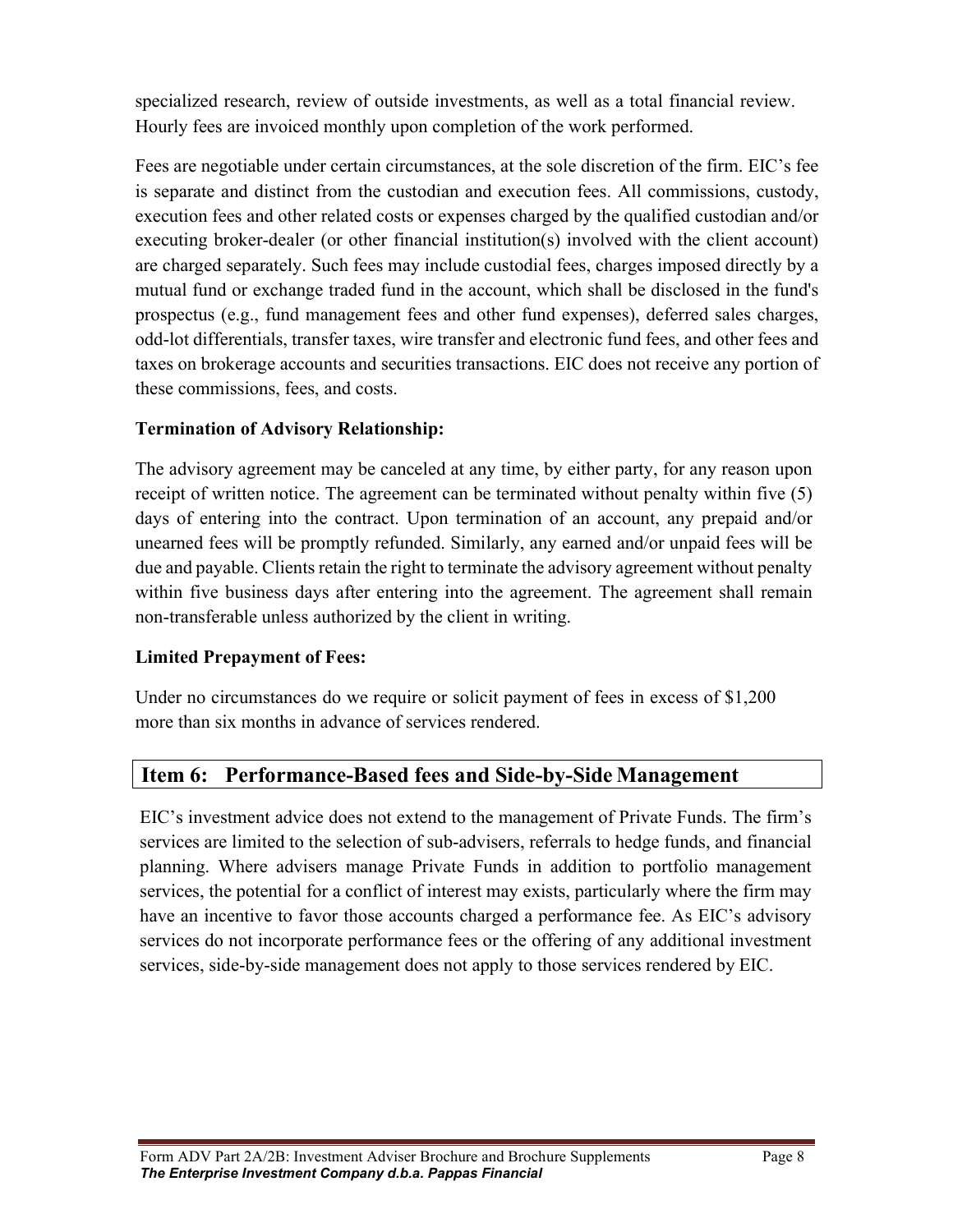# Item 7: Types of Clients

EIC provides advisory services to high net-worth individuals, trusts, estates, corporations, and other business entities. Prior to engaging the firm for services, clients are required to enter into a written agreement with the firm setting forth the terms and conditions under which EIC renders its services.

# Item 8: Methods of Analysis, Investment Strategies, and Risk of Loss

EIC utilizes fundamental security analysis in its practice. Fundamental security analysis is an assessment of various factors including, but not limited to security price, book value, industry and market outlook and other characteristics of the security.

EIC primarily recommends and refers clients to unaffiliated sub-advisers for professional investment management services. In addition, EIC may refer clients to various hedge funds and certain private investment offerings (hedge funds, private equity, oil  $\&$  gas/petroleum, etc.). Such investments may be selected based on the core investment strategy of the hedge fund and/or the reputation and performance of the manager, and/or the attractive nature of the offering. All investment decisions will be based on the client's age, financial and tax status, investment objectives, risk tolerance, and investment strategy. However, clients should note that such investments carry an increased risk of loss, including loss of principal. Accordingly, EIC limits its recommendation of such investments to those investors that have met a certain predetermined level of sophistication. Please see Item 11 of this brochure for further information related to same.

EIC's main sources of research information include financial newspapers and magazines, annual reports, prospectuses, filings with the United States Securities and Exchange Commission, and research materials prepared by others.

EIC's investment advice will be based on traditional financial planning methods and is most likely to take the form of prudent diversification. To a very limited extent, EIC will comment on future ratings. However, the ultimate selection is made by the client. Investment advice and recommendation strategies are geared towards achieving intermediate and long-range financial objectives within the framework of prudent financial planning.

### Risk of Loss:

Investing in securities involves a certain amount of risk of loss that clients should be prepared to bear. Where short term trading methods are employed, the cost of more frequent trades can often incur more expense than that of a more conservative or long- term purchase approach. Questions regarding these risks and/or increased costs may be directed to the firm and its representatives.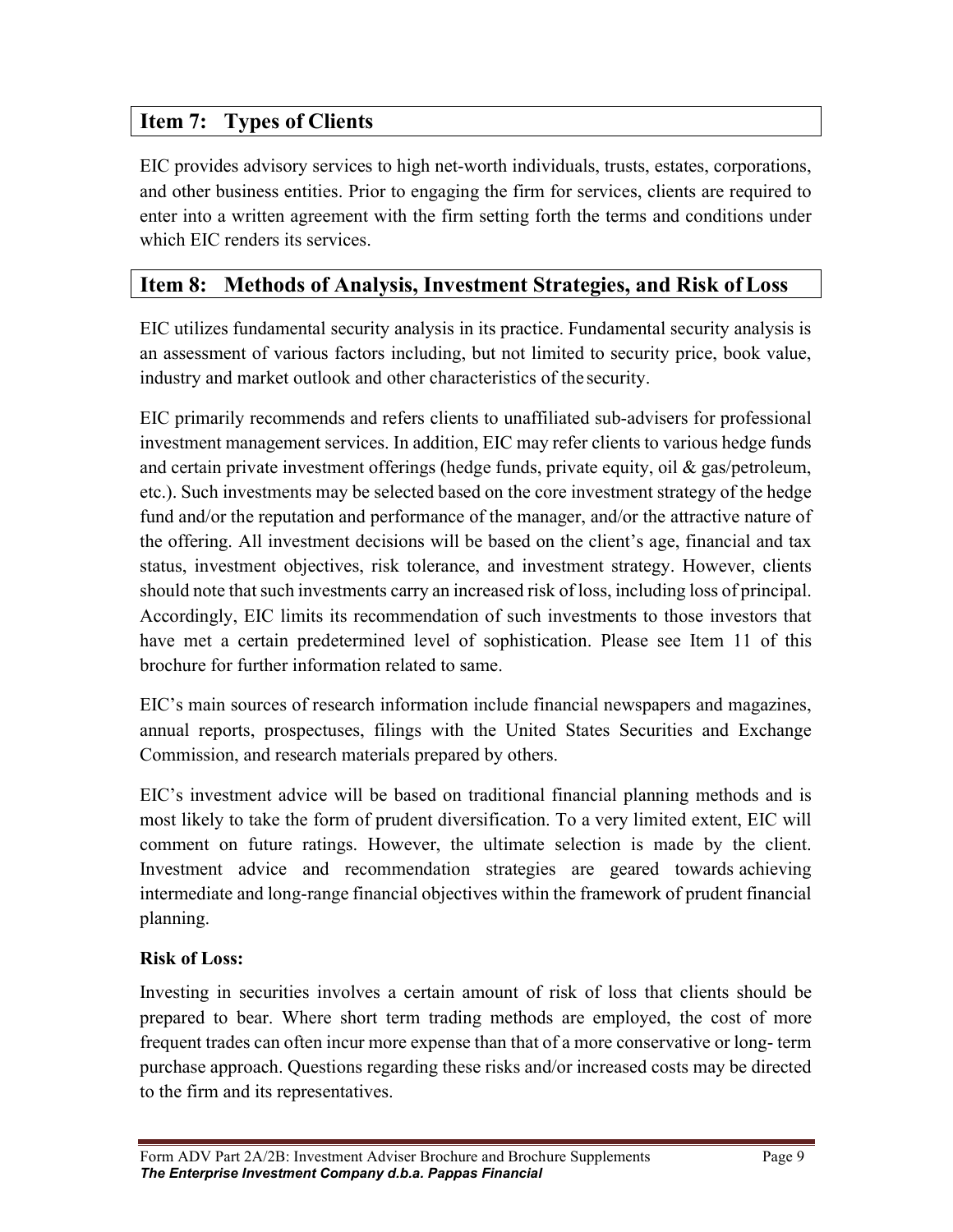# Item 9: Disciplinary Information

Rule 206(4)-4 of the Investment Advisers Act of 1940 requires investment advisers to provide clients with disclosure as to any legal or disciplinary activities deemed material to the client's evaluation of the adviser. Please note that neither the firm nor its personnel have any disciplinary, regulatory, criminal, civil, or otherwise reportable history to disclose at this time.

# Item 10: Other Financial Industry Activities and Affiliations

The principal business of Norman Arthur Pappas, the owner of EIC, is financial planning. To facilitate these services, Norman A. Pappas owns Napco, Inc. and The Enterprise Securities Company. Napco, Inc. facilitates the sale of insurance products for individuals. The Enterprise Securities Company is a FINRA registered broker-dealer (CRD# 26598) and an affiliate of EIC. Norman A. Pappas spends 70% of his time on financial planning activities.

Advisory clients may be referred to the affiliated broker-dealer for securities related services. Investment adviser representatives of EIC are also registered representatives of the broker-dealer and may affect securities transactions through the broker-dealer on behalf of advisory clients if requested. When effecting securities transactions, investment adviser representatives will receive commissions in their capacity as registered representatives of the broker-dealer.

While EIC endeavors at all times to put the interests of its clients first as part of their fiduciary duty, clients should be aware that the receipt of additional compensation itself creates a conflict of interest and may affect the judgment of the individual making recommendations. Clients are not obligated to use EIC's affiliate broker-dealer for the purchase of securities products.

Investment adviser representatives at EIC may also be separately licensed as insurance agents with Napco, Inc. Therefore, they will be able to purchase insurance products for any client in need of such services and may receive separate compensation for the purchase of insurance products. Clients are not obligated to use Napco, Inc or the affiliated brokerdealer, The Enterprise Securities Company, for insurance products services. In such instances, there is no advisory fee associated with these insurance products.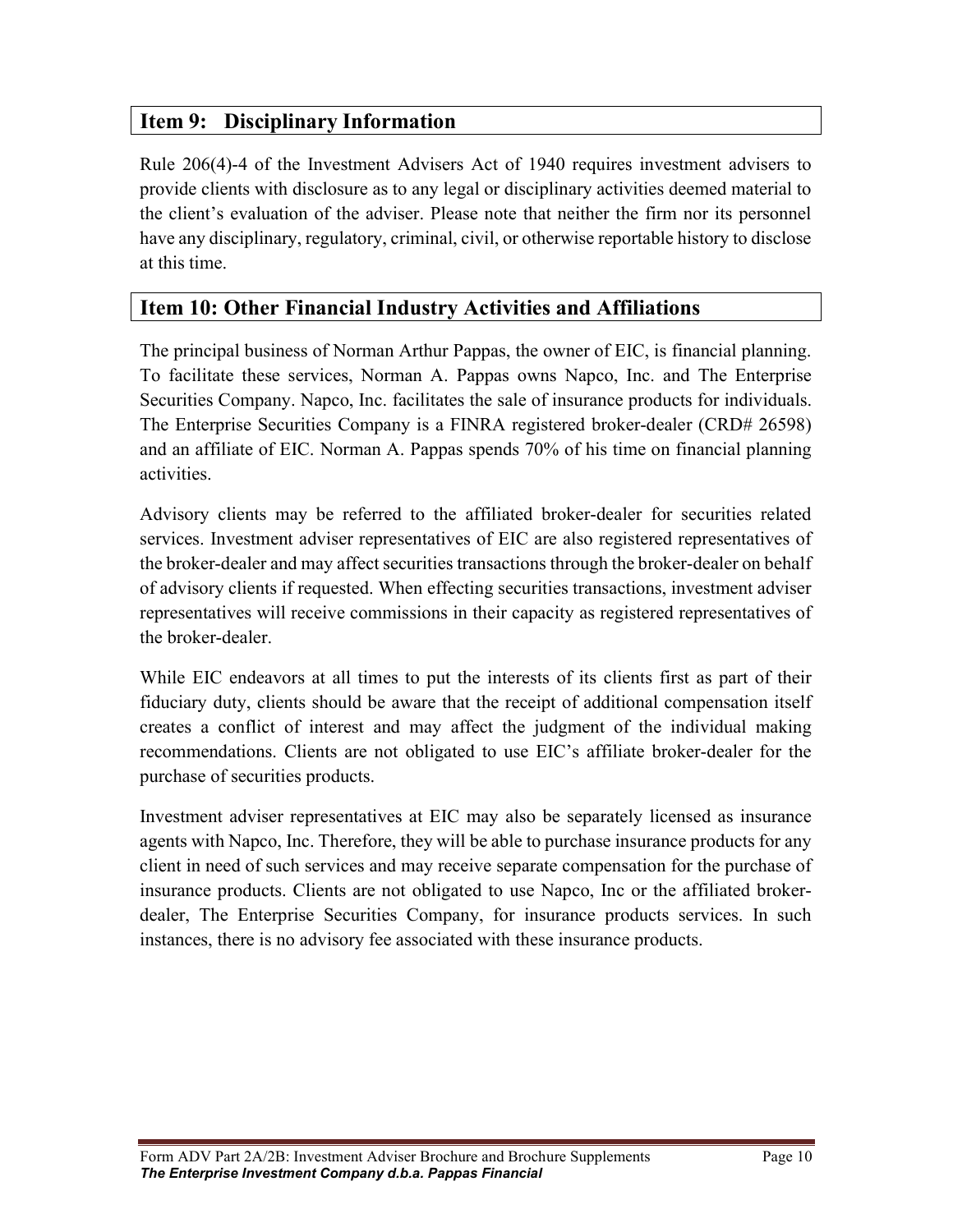# Item 11: Code of Ethics, Participation or Interest in Client Transactions and Personal Trading

Pursuant to Rule 204A-1 of the Investment Advisers Act of 1940, EIC has adopted a Code of Ethics that sets forth the basic policies of ethical conduct for all managers, officers, and employees of the firm. The Code of Ethics describes the firm's fiduciary duties and obligations to clients and sets forth the firm's practice of supervising the personal securities transactions of employees who maintain access to client information.

The Code of Ethics also places restrictions on employees and serves to satisfy the firm's ethical responsibilities. In accordance with the Code of Ethics, EIC collects and maintains records of securities holdings and transactions made by employees. The firm reviews the personal trading practices of its employees to identify and resolve any potential or realized conflicts of interest. The Code of Ethics is available upon request.

For their own accounts, EIC and its personnel may purchase, sell and hold certain investment offerings that have been similarly recommended to clients. Certain offerings may be rendered to advisory clients via the firm's broker dealer affiliate. Accordingly, and where firm personnel may indirectly benefit monetarily from such recommendations, clients should take note that the firm and its personnel hold a vested interest in recommending these investments. To the extent such a practice creates a conflict of interest, firm personnel are prohibited from engaging in any activity that could present a disadvantage to the client or their account(s). Questions regarding this arrangement may be addressed directly with firm personnel.

# Item 12: Brokerage Practices

As an investment adviser, EIC has a fiduciary duty to seek best execution for client transactions. Best execution is a collective consideration of factors concerning the trade in question. Such factors include:

- the security being traded,
- the price of the trade,
- the speed of the execution,
- apparent conditions in the market,
- and the specific needs of the client.

EIC's primary objectives when placing orders for the purchase and sale of securities for accounts is to obtain the most favorable net results taking into consideration these factors.

EIC does not recommend that clients utilize the brokerage and clearing services of any particular broker-dealer. Accounts will generally be maintained at the qualified custodian selected by the respective sub-adviser. While sub-advisers have an independent duty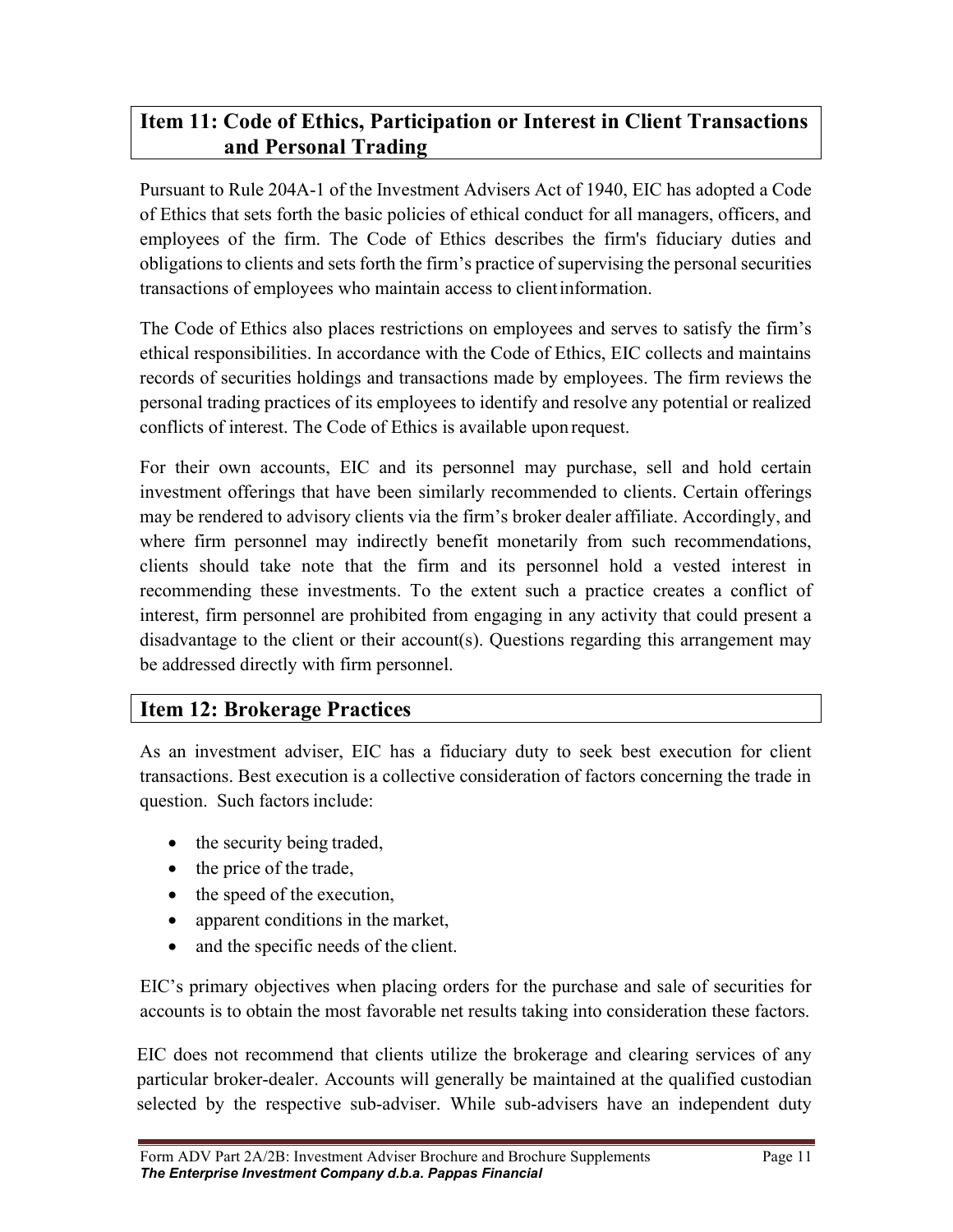obligation to obtain best execution, clients may not necessarily pay the lowest commission or commission equivalent as specific transactions may involve specialized services on the part of the sub-adviser. This would justify higher commissions (or their equivalent) than other transactions requiring routine services.

EIC is affiliated with The Enterprise Securities Company, a FINRA registered brokerdealer (CRD# 26598). Advisory clients may be referred to the affiliated broker-dealer for certain securities related services. Investment adviser representatives of EIC are also registered representatives of the broker-dealer and may affect securities transactions through the broker-dealer on behalf of advisory clients if requested. When effecting transactions, investment advisory representatives will receive commissions in their capacity as registered representative of the broker-dealer. Clients are not obligated to use EIC's affiliate broker-dealer for the purchase of those securities products.

Transactions for each client generally will be affected independently, unless the firm decides to buy or sell the same securities for several clients at approximately the same time. In this case, EIC will elect to combine or aggregate orders (i.e. block trading) in order to obtain an average price and allocate shares among several client accounts. Shares will be distributed pro-rata (or other appropriate method depending on the circumstances) and in accordance with EIC's established allocation policy.

The firm does not receive any research, products, client referrals, or other services from a broker-dealer or third party in connection with client-based securities transactions (i.e. soft dollars).

# Item 13: Review of Accounts

EIC performs an initial in-depth review based upon the client's age, financial and tax status, investment objectives, risk tolerance, and investment strategy. In addition, EIC periodically reviews accounts. The review will take into consideration the initial information about the client and factor in any new and/or additional factors such as changes in tax laws, major changes in economic conditions, and changes in a client's situation. Reviews may also be performed based on client request. Clients are encouraged to contact the firm immediately with any changes to their financial situation as such changes may impact the status of their investment account(s).

EIC also provides reports, which may be oral or written, on an annual basis or more frequently if requested by the client. Other triggering factors may include developments in respective categories of investments in which EIC may sometimes update clients.

Clients receive written statements no less than quarterly from the trustee or qualified custodian. In addition, client may receive other supporting reports from asset managers, trust companies or custodians.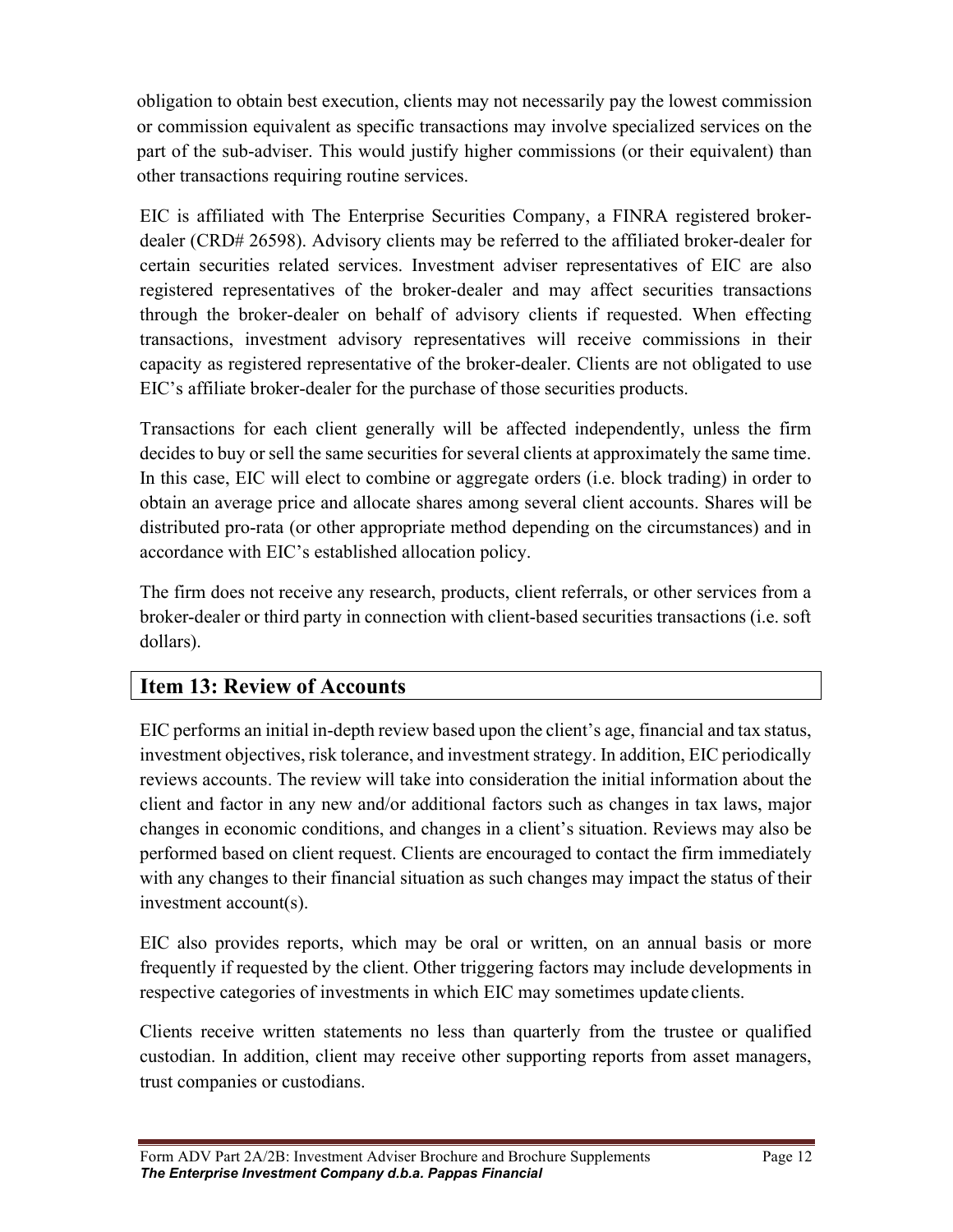# Item 14: Client Referrals and Other Compensation

While EIC does not compensate, either directly or indirectly, another person or an entity for client referrals, EIC will receive a portion of the Investment Advisory Fee for the solicitation and referral of the client to a sub-adviser. This fee is paid to EIC for assisting the client in completing their client questionnaire and account opening paperwork, and for assisting in the development of the initial policy recommendations and managing the ongoing client relationship.

The firm and its personnel are also subject to indirect compensation via an arrangement with the firm's broker-dealer affiliate. Through this arrangement, EIC may offer certain clients the opportunity to participate in certain private investment partnerships (hedge funds, private equity, oil & gas/petroleum, etc.). Where firm personnel remain separately licensed as registered representatives of the firm's broker-dealer affiliate, clients should note that recommendation of such offerings may allow the representative to receive a commission for each sale. Such compensation would be paid in addition to any advisory fee normally paid by the client. Clients are welcome to address their questions regarding this arrangement with firm personnel.

# Item 15: Custody

EIC does not maintain or accept custody of client funds or securities. Clients authorize the deduction of fees from accounts managed by sub-advisers and held at a qualified custodian.

# Item 16: Investment Discretion

EIC may have investment discretion over client accounts. Our discretionary authority includes the ability to determine the security and/or amount of the security to buy or sell without contacting the client. EIC does not have brokerage discretion and does not suggest brokers to clients. All trades will be made in accordance with each client's age, financial and tax status, investment objectives, risk tolerance, and investment strategy.

# Item 17: Voting Client Securities

EIC will not vote, nor advise clients how to vote, proxies for securities held in client accounts. The client maintains the authority and responsibility for the voting of these proxies. The firm and its clients agree to this by contract. Clients will receive their proxies or other solicitations directly from the transfer agent or qualified custodian where applicable.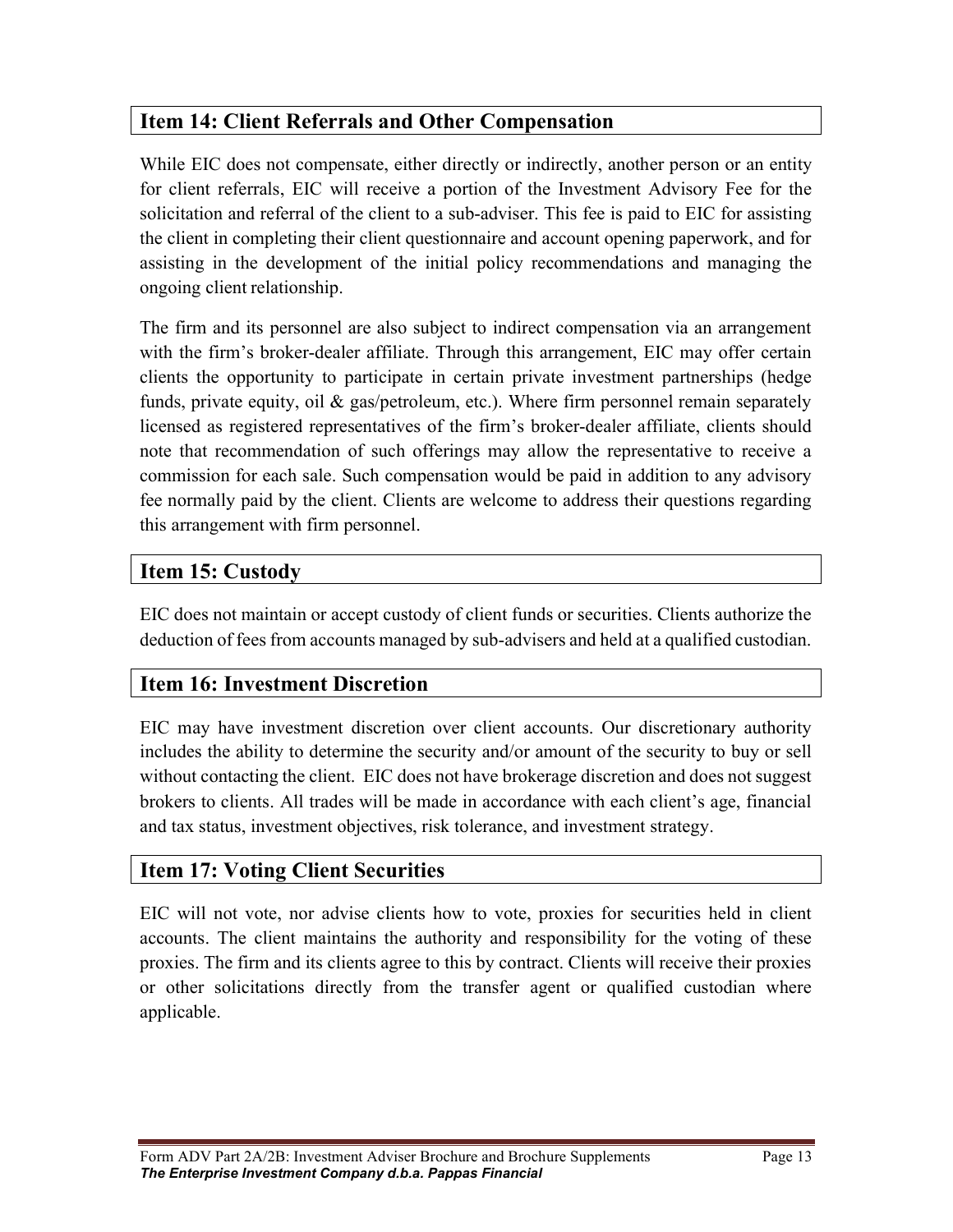# Item 18: Financial Information

Under Rule 206(4)-4 of the Investment Advisers Act of 1940, investment advisers are required to disclose certain and financial information about their business practices that might serve as material to the client's decision in choosing an investment adviser.

As of the date of this filing, EIC does not require the pre-payment of any fees or maintain any financial hardships or other conditions that might impair its ability to meet its contractual obligations to clients.

# Additional Information

#### Privacy Policy:

 $\overline{L}$ 

EIC never discloses the non-public personal information collected about its clients/investors to anyone except in furtherance of our business relationship, and then only to those persons necessary to affect the transactions and provide the services that the client/investor authorize (such as broker-dealers, custodians, investment managers etc.) or as otherwise provided by law. Additional information about the Privacy Policy may be obtained upon request.

#### Business Continuity Plan:

A copy of EIC's Business Continuity Plan is available upon request.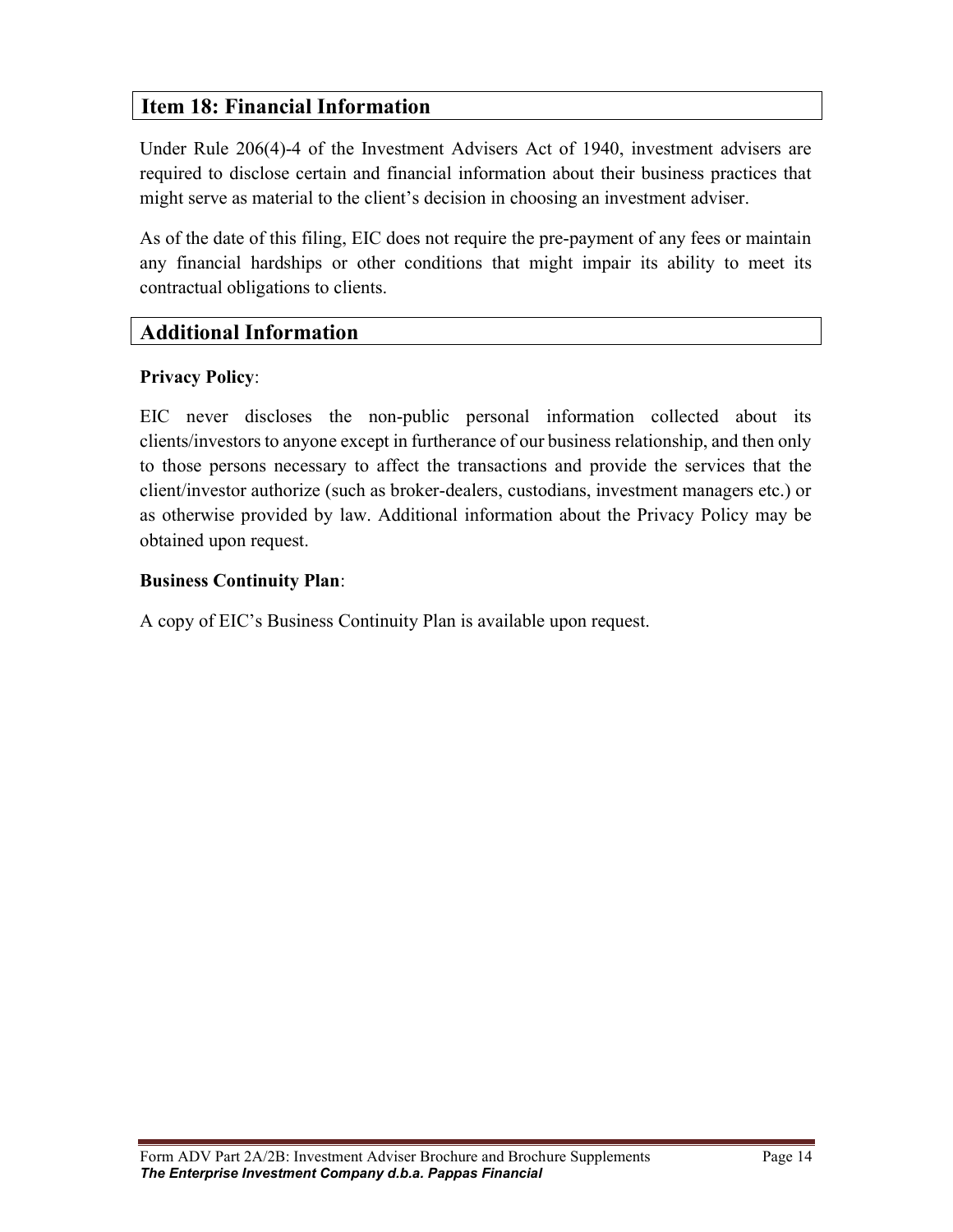# The Enterprise Investment Company d.b.a. Pappas Financial

30301 Northwestern Hwy, Suite 200 Farmington Hills, MI 48334 Phone: (248) 539-8282 Fax: (248) 539-8283 www.pappasfinancial.com CRD # 116889

April 27, 2021

This brochure provides information about the qualifications and business practices of the following individuals as investment adviser representatives of The Enterprise Investment Company. This information is provided as a supplement to the Form ADV Part 2A which has been provided for your review. Should you have any questions about this supplement, or if you have not received the Form ADV Part 2A please contact the firm immediately.

The information in this brochure supplement has not been approved or verified by the United States Securities and Exchange Commission or by any state securities authority. Please note, where this brochure supplement may use the terms "registered investment adviser" and/or "registered", registration itself does not imply a certain level of skill or training.

Additional information about the firm and its representatives is also available on the SEC's website at www.adviserinfo.sec.gov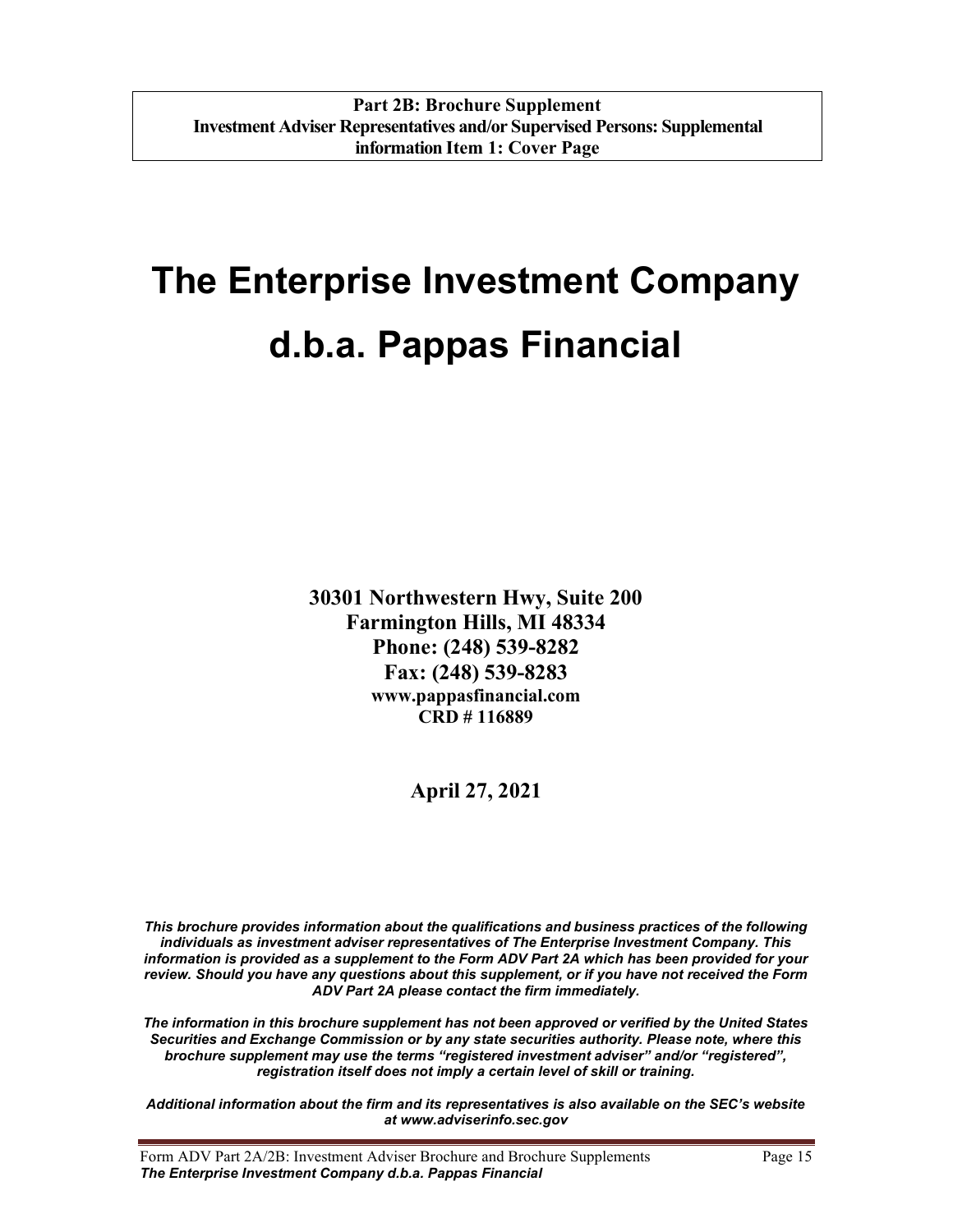### Item 2: Educational Background and Business Experience

| <b>Norman Arthur Pappas:</b>                                         | President, Investment Adviser Representative, Chief<br>Compliance Officer, CRD# 356173                       |
|----------------------------------------------------------------------|--------------------------------------------------------------------------------------------------------------|
| <b>Year Born:</b>                                                    | 1946                                                                                                         |
| <b>Education:</b>                                                    | University of Michigan, BBA, 1968<br>Michigan State University, MBA, 1969                                    |
| <b>Business Experience:</b>                                          |                                                                                                              |
| $06/1985$ to present<br>$05/1990$ to present<br>$04/1982$ to present | The Enterprise Investment Company<br>The Enterprise Securities Company<br>Napco, Inc. d/b/a Pappas Financial |
| Licenses:                                                            | Series 3, 7, 24, and 63                                                                                      |
| <b>Professional Designation:</b>                                     | Chartered Financial Consultant (ChFC®) <sup>1</sup><br>Chartered Life Underwriter (CLU®) <sup>2</sup>        |
|                                                                      |                                                                                                              |
| Gil J. Feldman:                                                      | Investment Adviser Representative, CRD#3161075                                                               |
| <b>Year Born:</b>                                                    | 1976                                                                                                         |
| <b>Education:</b>                                                    | Columbia University, BA, 1999                                                                                |
| <b>Business Experience:</b>                                          |                                                                                                              |

<sup>&</sup>lt;sup>1</sup> ChFC®: Chartered Financial Consultant: Awarded by The American College (www.theamericancollege.edu), the Chartered Financial Consultant designation is awarded to those candidates that hold at least 3 years of experience within the financial services industry and maintain the College's professional, ethical, and continuing education requirements.

<sup>&</sup>lt;sup>2</sup> CLU®: Chartered Life Underwriter: Also awarded by The American College (www.theamericancollege.edu), the Chartered Life Underwriter designation is awarded to those individuals that have a minimum of 3 years' experience in life or insurance sales and have successfully passed ten professional examinations administered by The American College.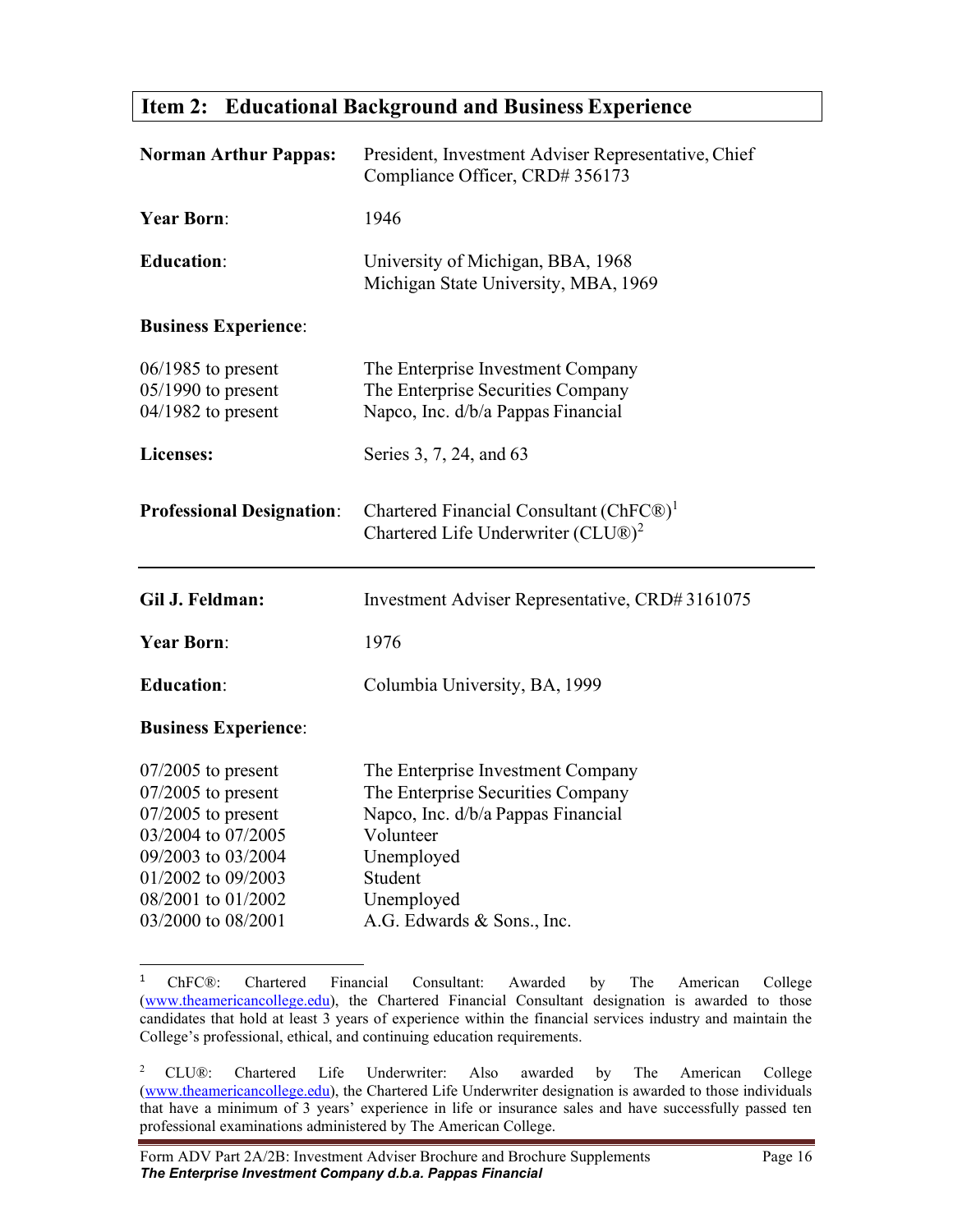Licenses: Series 7, 63, and 65

Professional Designation: Certified Financial Planner (CFP™)<sup>3</sup>

<sup>3</sup>(CFP<sup>TM</sup>): Certified Financial Planner: Awarded by the Certified Financial Planner Board of Standards (www.cfp.net) to those candidates that have successfully completed a rigorous course of study. The Board further requires charter holders to maintain certain ethical and professional standards of excellence.

# Item 3: Disciplinary Information

#### Norman Arthur Pappas

Mr. Pappas does not have any legal, civil, criminal, regulatory, or disciplinary history to report at this time.

#### Gil J. Feldman

Mr. Feldman does not have any legal, civil, criminal, regulatory, or disciplinary history to report at this time.

### Item 4: Other Business Activity

The principal business of Norman Pappas, the owner of EIC, is estate and financial planning. In order to facilitate these services, Norman Pappas owns Napco, Inc and The Enterprise Securities Company. Napco, Inc facilitates the sale of insurance products for individuals. The Enterprise Securities Company is a FINRA registered broker-dealer (CRD# 26598) and an affiliate of EIC. Norman Pappas spends 70% of his time on estate and financial planning activities. Gil Feldman does not maintain any other business interests outside of those listed below (Item 5).

### Item 5: Additional Compensation

Advisory clients may be referred to the affiliated broker-dealer for securities related services. Investment adviser representatives of EIC are also registered representatives of the broker-dealer and may affect securities transactions through the broker-dealer on behalf of advisory clients if requested. When effecting securities transactions, investment adviser representatives will receive commissions in their capacity as registered representative of the broker-dealer. While EIC endeavors at all times to put the interests of its clients first as part of their fiduciary duty, clients should be aware that the receipt of additional compensation itself creates a conflict of interest and may affect the judgment of the individual making the recommendation. Clients are not obligated to use EIC's affiliate broker-dealer for the purchase of those securities products.